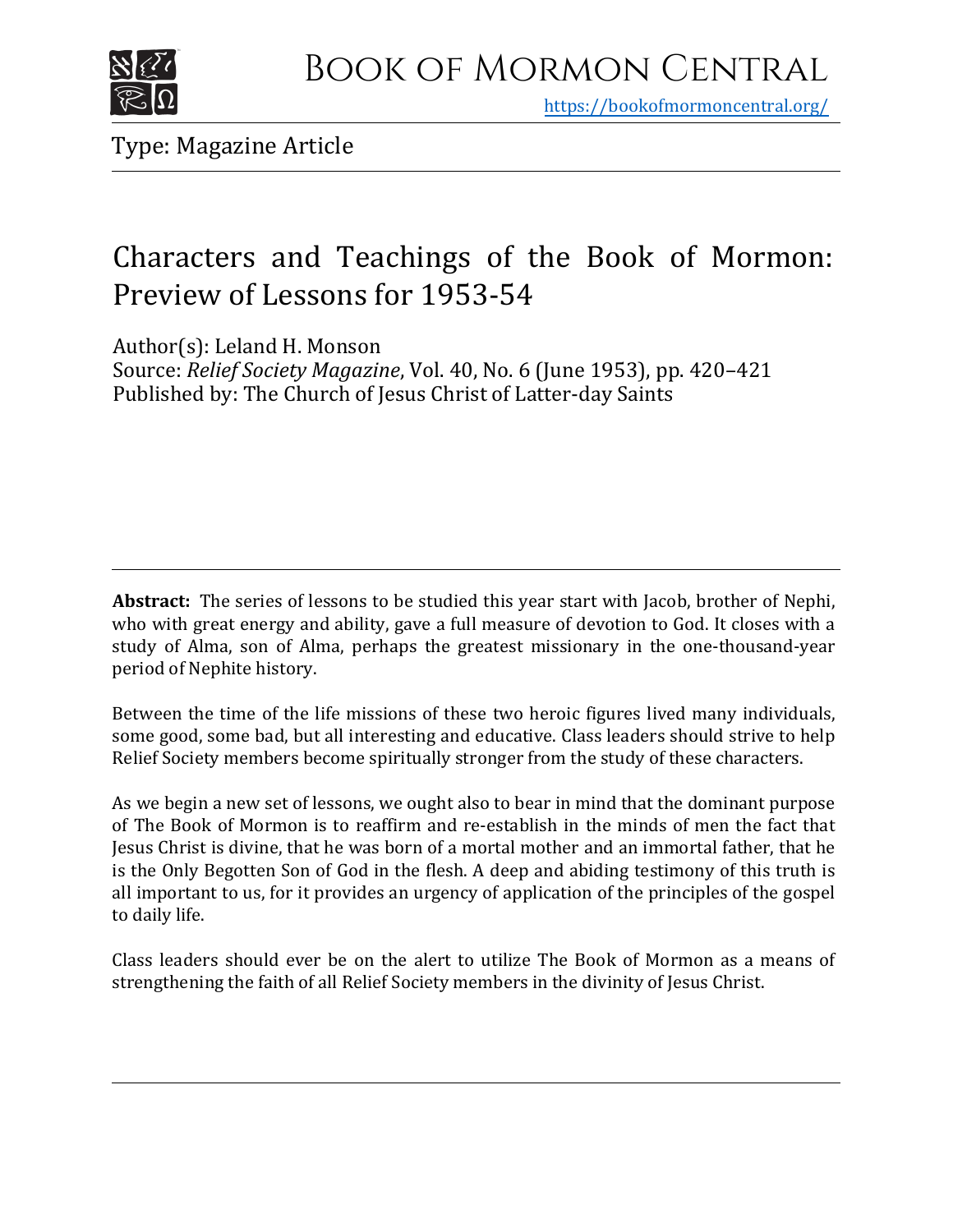

## *<u>Jheology</u>*—Characters and Teachings of The Book of Mormon Preview of Lessons for 1953-54

*Elder Leland H. Monson*

THE last lesson of the 1952-53 course of study, lesson sixteen, presented the words of Jacob as recorded by Nephi. Lesson seventeen continues the study of Jacob and of his teachings to his people. In order to give a well-rounded picture of Jacob, class leaders should review with the class, lesson sixteen and co-ordinate it with lesson seventeen.

The series of lessons to be studied this year start with Jacob, brother of Nephi, who with great energy and ability, gave a full measure of devotion to God. It closes with a study of Alma, son of Alma, perhaps the greatest missionary in the onethousand-year period of Nephite history.

Between the time of the life missions of these two heroic figures lived many individuals, some good, some bad, but all interesting and educative. Class leaders should strive to help Relief Society members become spiritually stronger from the study of these characters.

As we begin a new set of lessons, we ought also to bear in mind that the dominant purpose of The Book of Mormon is to reaffirm and reestablish in the minds of men the fact that Jesus Christ is divine, that he was born of a mortal mother and an immortal father, that he is the Only Begotten Son of God in the flesh. A deep and abiding testimony of this truth is all important to us, for it provides an urgency of application of the principles of the gospel to daily life.

Class leaders should ever be on the alert to utilize The Book of Mormon as a means of strengthening the faith of all Relief Society members in the divinity of Jesus Christ.

The titles and objectives of the eight lessons for 1953-54 and the text references in The Book of Mormon follow:

Lesson 17. Jacob *and His Teachings* (The Book of Jacob)

> Objective: To gain an appreciation for the teaching of Jacob.

Lesson 18. *The Completion of the Small Plates of Nephi* (Enos, Jarom, Omni, Mosiah, chapter 1)

> Objective: to appreciate the value of the characters and teachings of seven prophets, and a king.

Lesson 19. Teachings of King Ben-